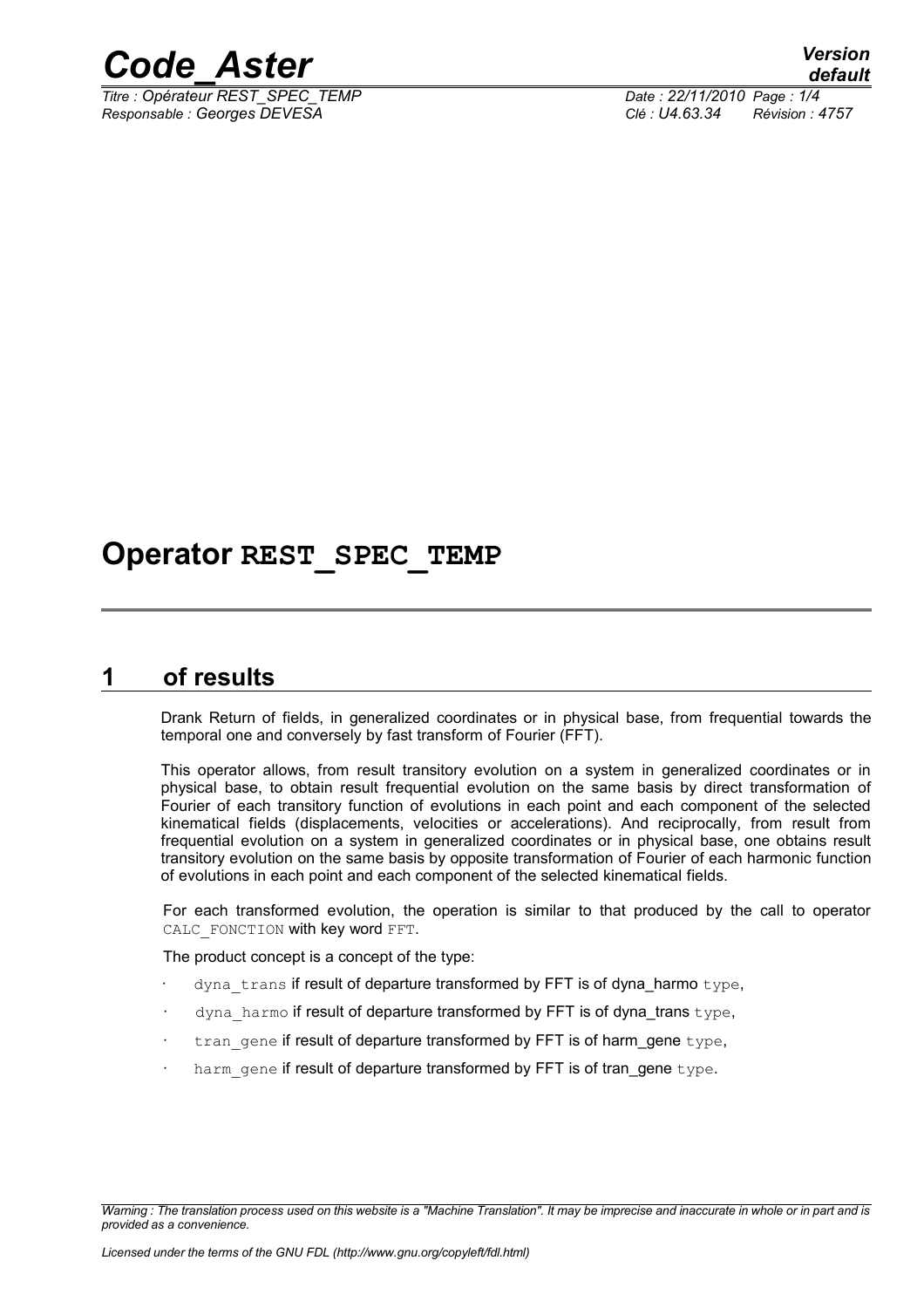# *Code\_Aster Version*

*Titre : Opérateur REST\_SPEC\_TEMP Date : 22/11/2010 Page : 2/4 Responsable : Georges DEVESA Clé : U4.63.34 Révision : 4757*

## **2 Syntax**

| $resphy = REST$ SPEC TEMP                                        | $\lceil * \rceil$            |
|------------------------------------------------------------------|------------------------------|
| $\bullet$ /<br>RESULTAT = resu,                                  | [dyna trans]<br>[dyna harmo] |
| RESU GENE = $tg$ ,                                               | [tran gene]<br>[harm gene]   |
| $\Diamond$ / TOUT CHAM = "OUI',                                  |                              |
| $\Diamond$ / NOM CHAM =   "DEPL",                                |                              |
| "QUICKLY",                                                       |                              |
| "ACCE",                                                          |                              |
| ♦<br>SYMETRIE = $/$ "OUI',                                       | [DEFAULT]                    |
| "NON",                                                           |                              |
| ♦<br>METHODE = $/$ "PROL ZERO", $[DEFAULT]$                      |                              |
| / "TRONCATURE",                                                  |                              |
|                                                                  |                              |
| If RESU GENE of the tran_gene type then $[*] = \text{harm}$ gene |                              |
| If RESU GENE of the harm_gene type then $[*] = \text{tran}$ gene |                              |
|                                                                  |                              |

If RESULTAT of the dyna\_trans type then  $[*] = \text{dyn}$  harmo

If RESULTAT of the dyna\_harmo type then  $[*] =$  dyna trans

*Warning : The translation process used on this website is a "Machine Translation". It may be imprecise and inaccurate in whole or in part and is provided as a convenience.*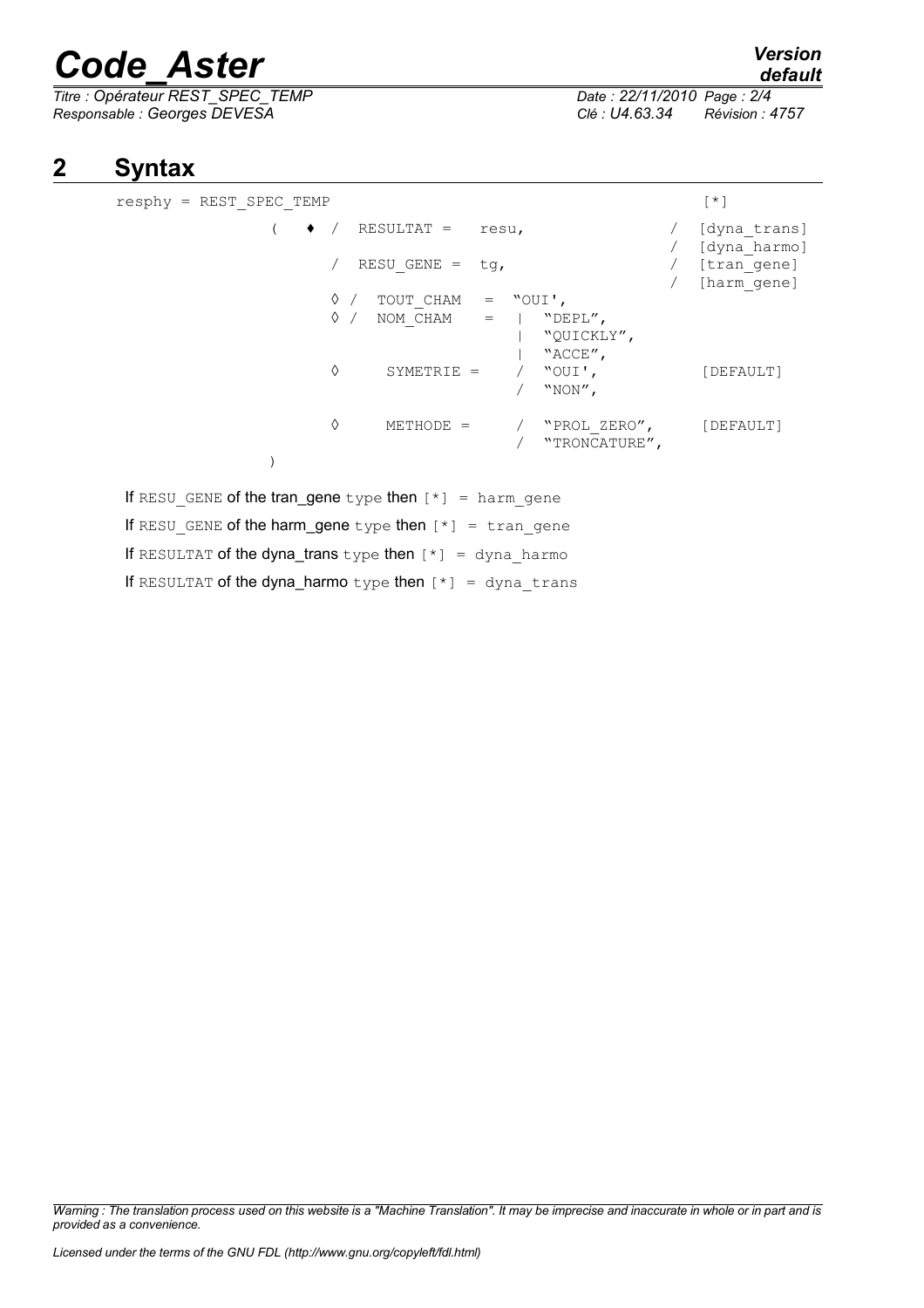## *Code\_Aster Version*

*Titre : Opérateur REST\_SPEC\_TEMP Date : 22/11/2010 Page : 3/4 Responsable : Georges DEVESA Clé : U4.63.34 Révision : 4757*

## **3 Operands**

#### **3.1 Operands RESU\_GENE /RESULTAT**

/ RESU GENE = tg

This key word can be used if the concept to be transformed by FFT direct or opposite is result a transitory evolution in generalized coordinates of tran\_gene  $type$  or frequential of harm\_gene type.

/ RESULTAT = resu

This key word can be used if the concept to be transformed by FFT direct or opposite is result an evolution on the basis of physical base the transitory dyna\_trans type or frequential of dyna harmo type.

#### **3.2 Operands TOUT\_CHAM/NOM\_CHAM**

◊ / TOUT\_CHAM = "OUI'

Makes it possible to transform by FFT direct or opposite the fields of symbolic name DEPL, QUICKLY and ACCE contained as a result generalized (tran gene, harm gene) or on physical base (dyna trans, dyna harmo).

◊ / NOM\_CHAM = nomcha

List of symbolic names of field which one wishes to transform by FFT direct or opposite: "DEPL", "QUICKLY", "ACCE".

#### **3.3 Operand METHODE**

◊ METHODE =

algorithm FFT accepts in entry only one signal of which the number of samples is a power of 2.

Method "PROL ZERO" (by default) proposes to prolong the input signal with zeros until having a nombre total of samples which is the first power of 2 whose value is higher than the initial number of samples.

Method "TRONCATURE" will consider only the first samples of which the nombre total is the greatest power of two whose value is lower than the initial number of samples.

For example, on a signal of 601 values, method "PROL ZERO" will supplement the signal to have 1024 samples, whereas method "TRONCATURE" will consider only the first 512 times.

If the entry signal with a number of samples which is a power of 2, the two methods are obviously equivalent: one takes into account the signal without modifying it.

#### **3.4 Operand SYMETRIE**

◊ SYMETRIE =

*Warning : The translation process used on this website is a "Machine Translation". It may be imprecise and inaccurate in whole or in part and is provided as a convenience.*